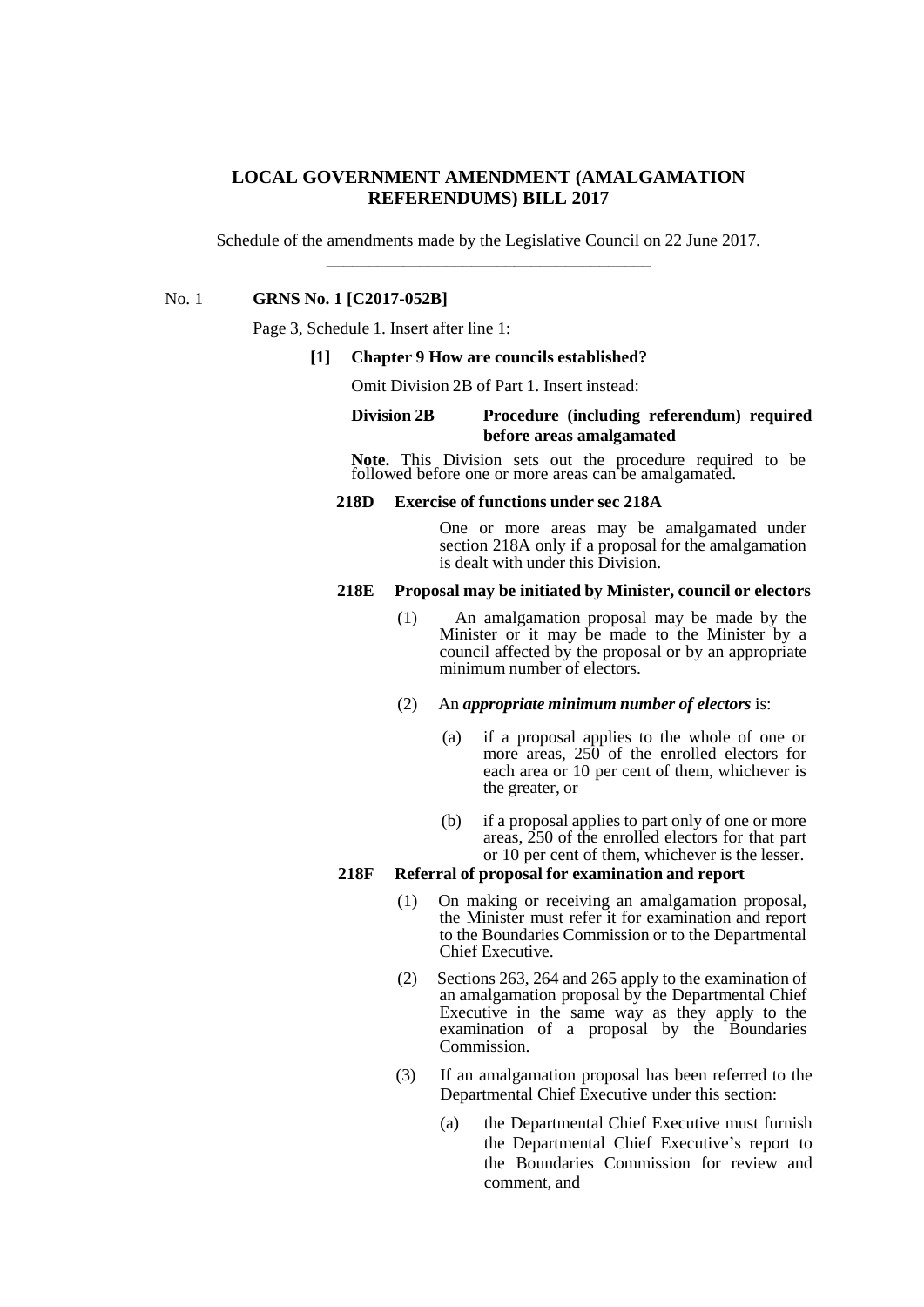(b) the Boundaries Commission must review the report and send its comments to the Minister.

## **218G Minister may recommend amalgamation to Governor**

- (1) The Minister may recommend to the Governor that the amalgamation proposal be implemented:
	- (a) with such modifications as arise out of:
		- (i) the Boundaries Commission'sreport, or
		- (ii) the Departmental Chief Executive's report (and, if applicable, the Boundaries Commission's comments on that report), and
	- (b) with such other modifications as the Minister determines,

but may not do so if of the opinion that the modifications constitute a new proposal.

(2) The Minister may decline to recommend to the Governor that the proposal be implemented.

# **218H Minister may not recommend amalgamation unless approved by referendum**

- (1) The Minister may not recommend to the Governor that an amalgamation proposal be implemented unless:
	- (a) the Minister initiates a referendum to give effect to the amalgamation and any associated boundary alteration on specified terms (an *amalgamation referendum*), and
	- (b) the amalgamation referendum has approved the amalgamation in those terms.

(2) Nothing in this section affects the operation of Schedule 10.

## **218I Conduct of amalgamation referendum**

(1) Part 1 and Part 6 (except Divisions 3 and 5) of Chapter 10 apply to an amalgamation referendum, with such modifications as may be necessary, in the same way as they apply to an election.

> **Note.** Part 1 of Chapter 10 identifies the people who are entitled to vote in council elections, and Part 6 governs the conduct of those elections.

> Division 3 of Part 6 of that Chapter deals with nominations for election, Division

> 4 with failure to vote and Division 5 with miscellaneous matters such as irregularities of form or procedure in elections, overdue elections and those declared void.

(2) The persons entitled to vote at such a referendum are the persons entitled to vote in an election of councillors for an area affected by the amalgamation proposal or any associated boundary alteration proposal.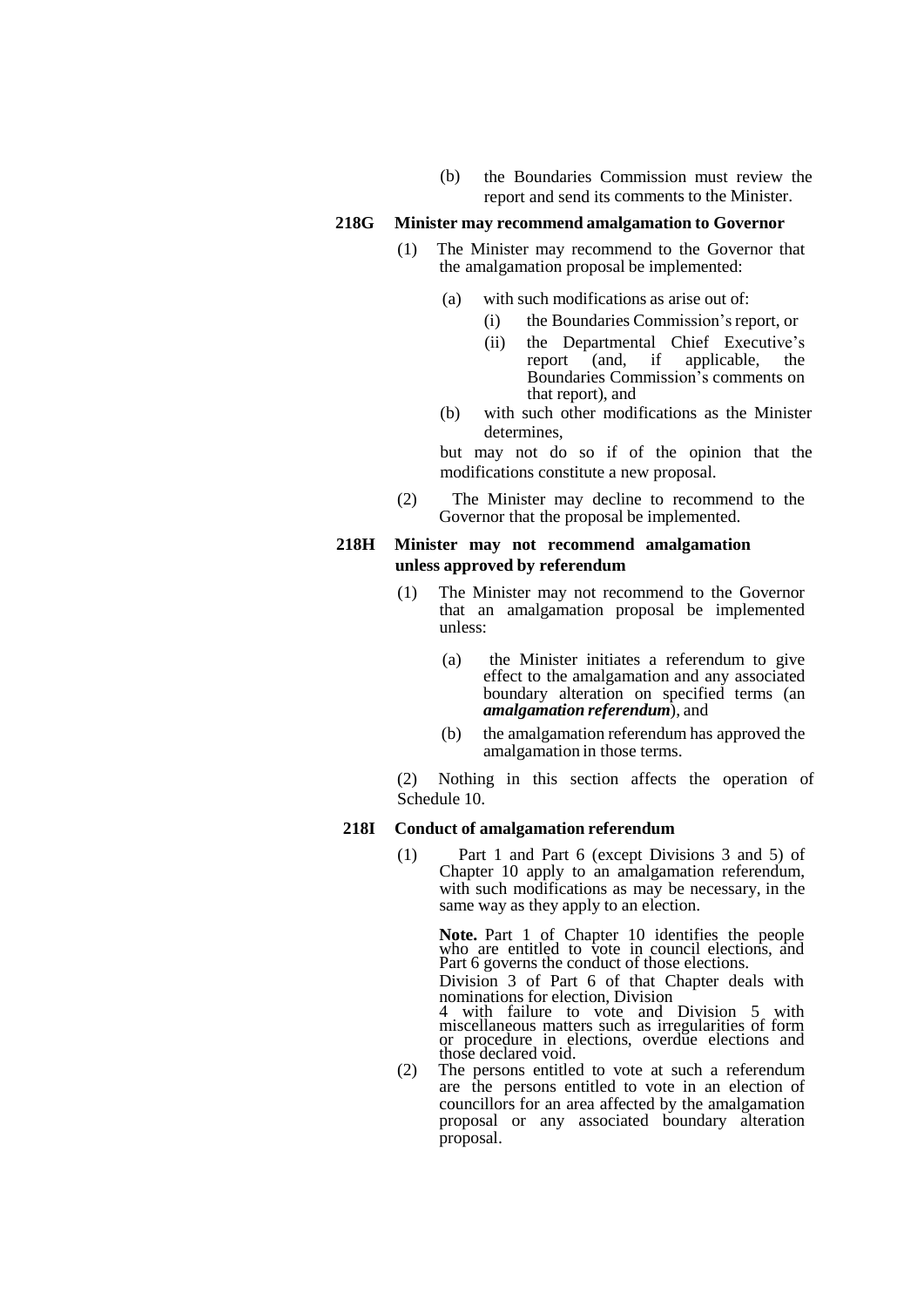- (3) An amalgamation referendum may be taken on any Saturday, including the Saturday of an ordinary election.
- (4) The question at an amalgamation referendum is carried if it is supported by a majority of the votes cast.
- (5) The reference to votes in subsection (4) does not include a reference to any vote that, pursuant to the regulations, is found to be informal.
- (6) The decision made at an amalgamation referendum binds the Minister until changed or affected by a subsequent inconsistent decision by a subsequent amalgamation referendum.
- (7) Expenses incurred by the general managers of the councils concerned, or by the Electoral Commissioner (including the remuneration of election officials) in connection with an in connection with an amalgamation referendum are to be met by the councils concerned, in proportion to the number of electors in each council's area, and are recoverable from the councils in such proportions as a debt owed to the Electoral Commissioner.

## **Division 2C Procedure before boundaries can be altered**

**Note.** This Division sets out the procedure required to be followed before the boundaries of one or more areas can be altered. This Division reflects the procedure that applied to the alteration of boundaries before the commencement of the *Local Government Amendment (Amalgamation Referendums) Act 2017*.

#### **218J Exercise of functions under sec 218B**

The boundaries of one or more areas may be altered under section 218B only if a proposal for the alteration is dealt with under this Division.

#### **218K Proposal may be initiated by Minister, council or electors**

- (1) A proposal may be made by the Minister or it may be made to the Minister by a council affected by the proposal or by an appropriate minimum number of electors.
- (2) An appropriate minimum number of electors is:
	- (a) if a proposal applies to the whole of an area, 250 of the enrolled electors for each area or 10 per cent of them, whichever is the greater, or
	- (b) if a proposal applies to part only of an area, 250 of the enrolled electors for that part or 10 per cent of them, whichever is the lesser.

#### **218L Referral of proposal for examination and report**

(1) On making or receiving a proposal, the Minister must refer it for examination and report to the Boundaries Commission or to the Departmental Chief Executive.